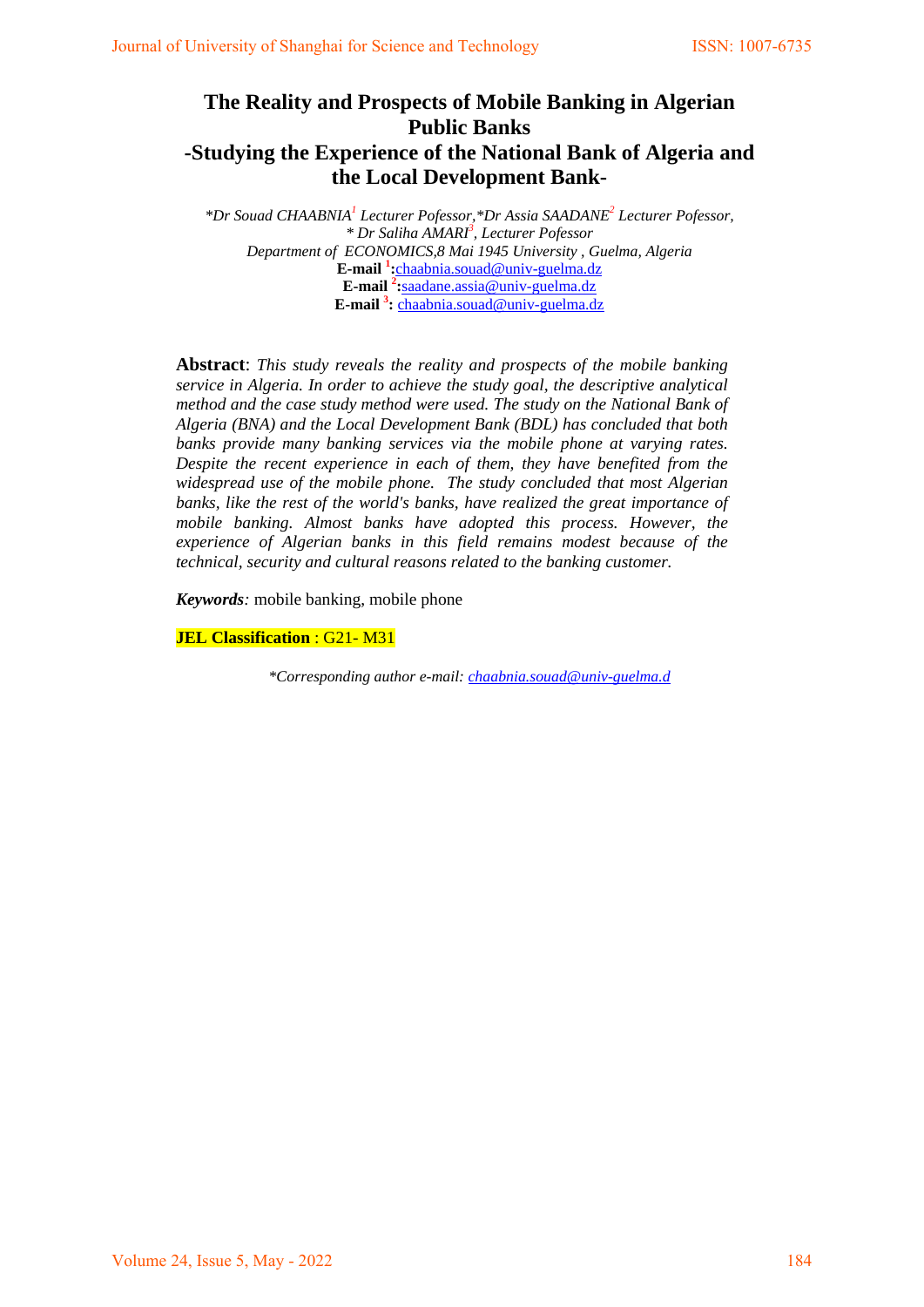### **1. Introduction**

The worldwide development in the mobile phone market has widely been reflected in the financial and economic activities. Companies have rushed to integrate the mobile phone into their services because it has become available to a large segment of individuals.

Since banks are not isolated from the developments in the international arena, they have rushed like other institutions to take advantage of the mobile phone through using it in their banking services. Thus, they will be able to respond to the customer`s desires which are represented in freedom from direct association with the bank and its agencies, the freedom from the time factor associated with the bank's working hours and the ease of obtaining banking services.

The mobile phone market in Algeria has recorded a great recovery since its liberation in the 2000. This has provided the banks operating in Algeria, especially the public ones because they control the Algerian banking market, with great opportunities to employ mobile phones in their activities. This has made us wonder: **To what extent the Algerian public banks represented in the National Bank of Algeria and the Local Development Bank use mobile phones in providing their services?**

This study is important because it deals with the importance of providing the banking service via mobile phone. Banks that adopt this channel expand their activities and increase their competitiveness by attracting customers through facilitating their access to banking services.

Study Objectives: This study seeks to:

- Providing the theoretical framework for mobile banking services
- Diagnosing the indicators of the mobile phone market in Algeria

Previous studies: Many previous studies which focused on the two parts of this topic have been reviewed. The first part was related to the mobile phone market subject in Algeria. The second part was related to the position of electronic banking in general and mobile banking in particular. Among these studies we mention:

-Preranaetal (2011) study which is an article that aims at studying the customer's point of view as well as the benefit of mobile banking services to the customer. The study has applied the descriptive approach. It has concluded that customers face the problem of mobile banking services as well as the problem of security while conducting this type of transaction.

-Sorych (2017) study which aims at investigating the factors that affect the adoption of mobile banking services. It is a descriptive study based on secondary data. The researcher concluded that bank customers should use mobile banking because it is more convenient for them to conduct banking transactions from their phones.

- Bourqaba Koueider et al. (2019) study which is entitled the Banking Transactions through Mobile Phone in Digital Economy - Case Study of US Mobile Bank: Wingspan.com Bank. It is an article which was published in an international journal. It aimed at revealing the reality of mobile banking management in the modern business environment created by the digital economy. The study has concluded that providing banking services without bank branches through the use of mobile phones is the most preferred method by customers compared to other available options.

- Bukhari Fatna study (2021) is entitled Challenges and the Necessity of Improving Electronic Payment Methods for the Performance of Banks in Light of the Corona Pandemic.

It is an article aimed at analyzing and diagnosing the reality of the electronic payment methods use as well as highlighting the most important challenges faced by Algerian banks in light of the pandemic. The study concluded that the means of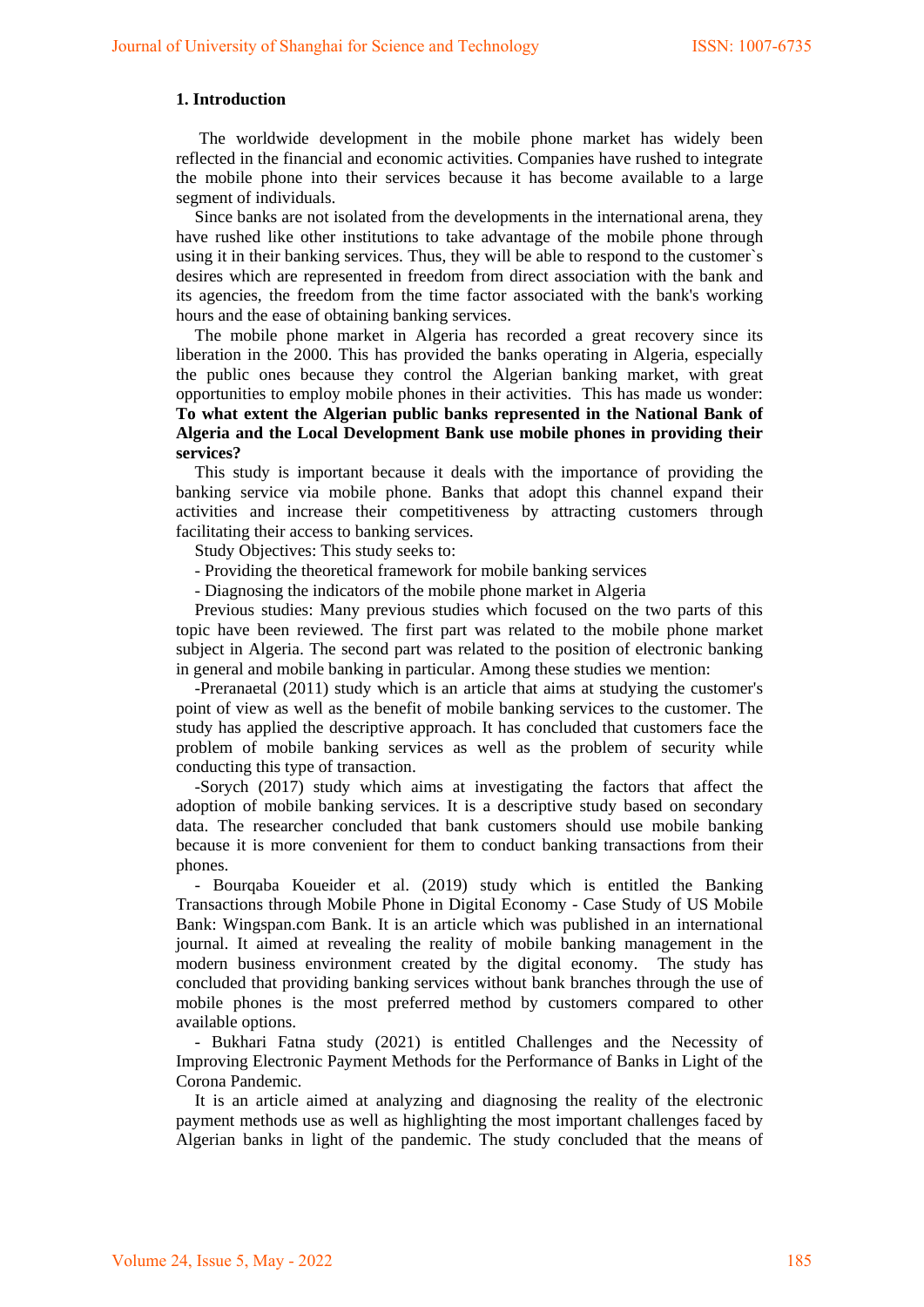electronic banking payment during the COVID-19 has provided a number of benefits to customers as well as new opportunities for banks.

The current study is different because it has dealt with banking via the mobile phone in Algeria, specifically in the two public banks "the Algerian National Bank and the Local Development Bank".

Study Methodology: In this study, we relied on the descriptive analytical method and the case study method.

In order to discuss the topic and be familiar with all its aspects, the study has been divided into three main axes:

1. What is mobile banking?

2. The components of the mobile phone market in Algeria

3. Mobile banking at the Algerian National Bank and the Local Development Bank

### **2. What is mobile banking?**

European banks are considered the first to provide banking services via mobile phone, starting from 1999 when the Internet was used on mobile phones. However, the use of mobile phones was previously limited to sending short messages to bank customers (Ali Youssef, 2011).

**2.1. Definition of mobile banking:** "Mobile banking" is a term that has different interpretations because the components and applications in the field of mobile financial services are constantly evolving due to the continuous development of technology in the telecommunications sector. This, in turn, can create difficulties in defining what this term means. Perhaps the simplest definition of this term is "conducting bank transactions with the help of portable devices such as cell phones. According to Barnes and Corhitt (2009), mobile banking refers to the way through which a customer interacts with a bank via a mobile device, such as a mobile phone or personal digital assistant. Mobile banking services do not include the traditional form of phone banking services such as voice dialling or the phone dialling model for a service that relies on touch-tone phones only, but it goes beyond to include mobile payment services ( Mehdi Khosrow-Pour, 2013). This type of banking does not only depend on technological progress, but it also depends on the consumer trust in the services provided by the bank itself (Ramesh Kumar Miryala, 2015).

 Mobile banking is defined as "a package of services with which a consumer can interact with his or her bank or financial institution via a mobile device. These services include checking balances, transferring funds, depositing checks through cameras, making payments to the bank, and completing credit orders.

This definition differs from mobile payments where a consumer can make direct payments to a business via a mobile payment application (Marc J Schniederjans, 2014).

It is also defined as: "Those services that are available through a mobile phone. The customer uses a secret number that allows him to enter his account to inquire about his credit, as well as deducting from it for any enquired banking services." (Al-Serafy, 2016).

Mobile banking is defined as: "Using a mobile phone to access the bank account, credit card account, making bank transitions, cash statements, and pay bills. The use of the mobile bank can be accessed to through an application that is downloaded on the mobile phone." (Al-Nabaki, 2015).

Mobile banking is represented in: "Performing various banking operations, whether inquiring about the account, obtaining an account statement, making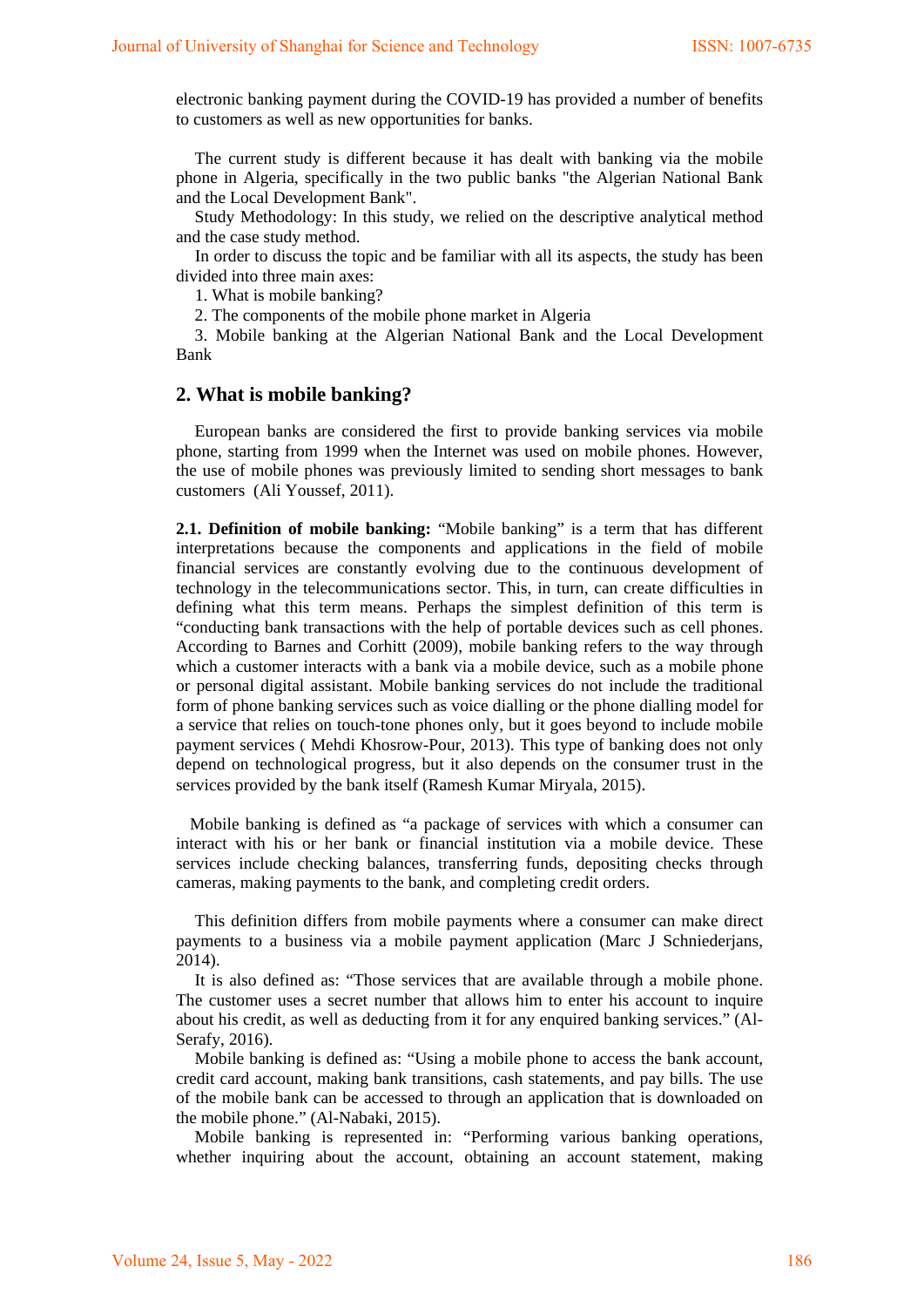financial movements, electronic payment, paying bills with the due date of payments, changing the secret code and other services provided by the bank via mobile phone." (Muhammad Ali Khalil Al-Sumairat, Raed Muhammad Al-Adailiah, 2017).

From the above, mobile banking can be defined as a variety of banking services that are provided to the customer. Those services are provided by the bank to the costumers through downloading applications or programs on the mobile phone throughout the week and at any time.

### **1.2. The advantages and challenges of mobile banking**:

Mobile banking provides several special advantages for both the bank and the customer. Those advantages are positively affecting the country's economy. However, it needs serious work to be imposed and used.

- **a. Advantages of mobile banking:** The use of mobile phones in the field of banking services offers many advantages and opportunities, most notably (Muhammad, 2017):
	- The effectiveness of time management, specifically in transferring data to customers at all times without time difference problems;
	- Achieving the services and paying attention to the customer because mobile phones provide a direct link between the service and its recipient. This would give the customer a distinct feeling that he is the centre of attention;
- Productivity and performance effectiveness as cellular media can be relied upon to overcome production and performance barriers outside the work environment;
- Reducing the administrative cost which depends on the scope of application and the effectiveness of using modern technologies;
- **Provide back-end business database all the time and everywhere:**
- Ease of use compared to other monitory devices;
- Cancelling the idea of the site allowing the provision of services in open markets;
- Preventing the payment of tax for some rude bank employees and transportation expenses to benefit from their services. Thus, this type of banking makes its owner feel safe and secured (Sarlak Mohammad Ali, 2011).

### **b. Challenges of mobile banking:**

Despite the advantages offered by the mobile bank, it faces a number of challenges most of which are listed below (Koueider Buraqah, 2019):

- Individuals would be exposed to the possibility of fraud because it is difficult to accurately monitor the mobile banking services;
- Some banks that provide this service do not make enough effort to inform their customers about this service which reduces the number of beneficiaries;
- Communication lines get busy sometimes, especially during peak times. This causes customers to lose confidence in this service.
- Customers are not aware of how to take advantage of this service.
- The slowness of the Internet sites may cause many reputational problems and financial damage to the bank.

The best evidence is what happened with Northern Rock Bank in the United Kingdom. The bank faced a credit problem when some news spread that the bank was suffering from financial problems. Thus, customers rushed to transfer their money to another place which resulted in creating several problems for the bank.(Shah Mahmood, 2009).

### **3. The components of the mobile phone market in Algeria**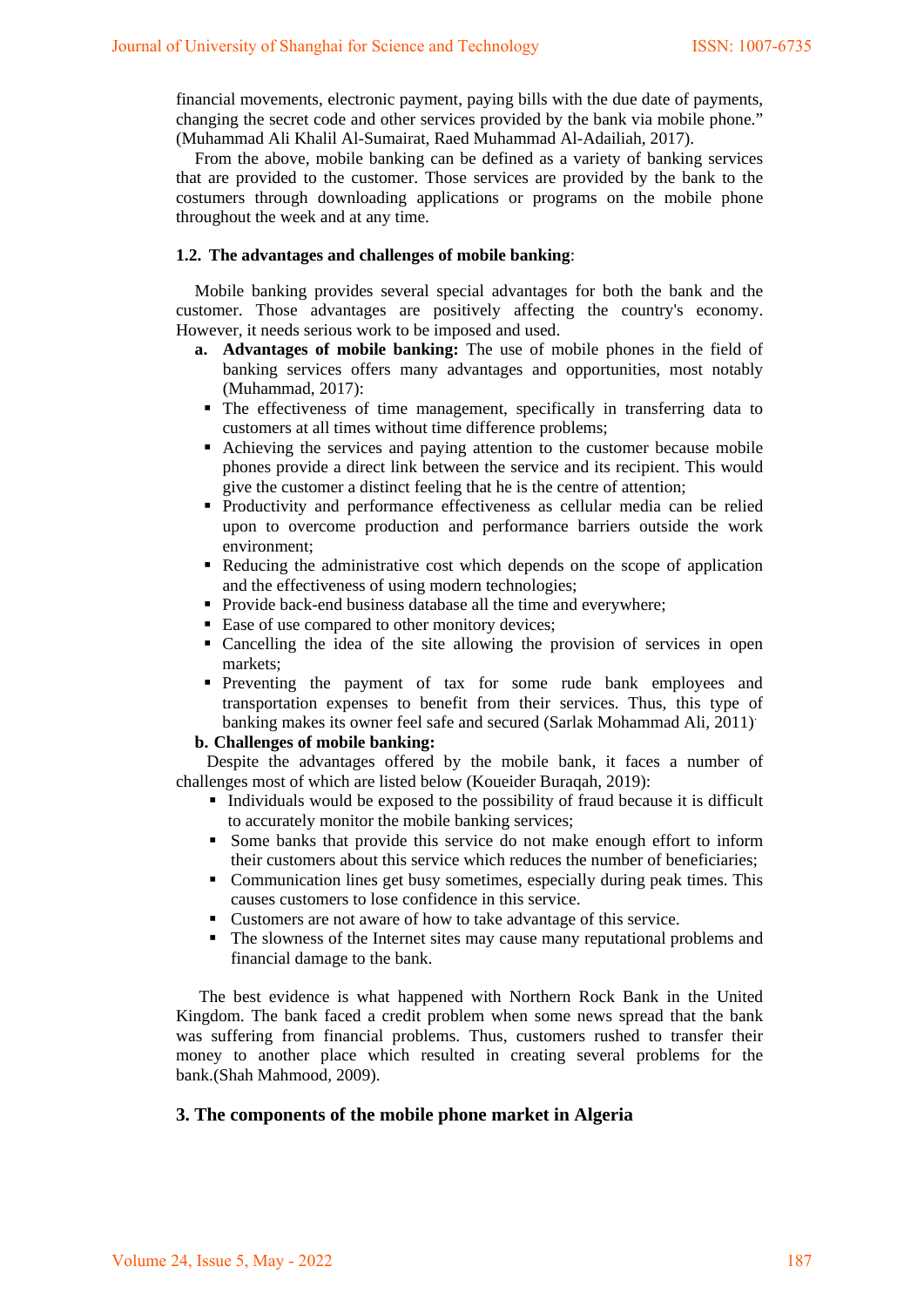The wireless telecommunications sector has witnessed significant transformations since the opening of the mobile phone market to competition under Law 2000-03 of August  $5<sup>th</sup>$ , 2000. The law defines the rules relating to posts and telecommunications (Official Journal of the Algerian Republic, 2000). . As it was scheduled in the reforming program of the communication field, all parts of the Algerian market sector have gradually opened up to investment and competition. This competition was marked by the entry of the second mobile phone operator to Algeria represented by "Orascom Telecom" Algeria (OTA) under the commercial name "Djezzey". It launched its first offers for mobile phone services in 2001. After that, the first historical operator in Algeria which is Algeria Telecom (ATM) under its commercial name "Mobilis" was launched in 2003. On August 25<sup>th</sup>, 2004 another third operator which was the National Corporation Algerian Telecom was launched under its commercial name "Nedjma" which is turned later into "Ooredoo."(Khanfusi, 2018).

**3.1. The evolution of mobile phone indicators in Algeria according to customers**: The mobile phone market in Algeria has witnessed a great development due to the multiplicity of operators. This has led to the gradual reduction in the prices of the provided services (especially the value of subscriptions and the price of calls) in order to attract the largest number of customers. In addition, the gradual decrease in the prices of mobile phones has allowed the possibility of its acquisition compared to previous periods. The following table summarizes the evolution of the number of subscribers by operator. It explains the operator`s share of the market as well as the development of mobile phone density.

| <b>Indicator</b>           | 2013     | 2014     | 2015     | 2016     | 2017     | 2018     | 2019     | 2020     |
|----------------------------|----------|----------|----------|----------|----------|----------|----------|----------|
| <b>Mobilis</b>             | 12538475 | 13022295 | 14087440 | 16885490 | 18365148 | 19106401 | 18633371 | 18654330 |
| <b>Market</b><br>share %   | 31,64    | 30.07    | 32,47    | 36,85    | 40.06    | 40.52    | 41,02    | 42.00    |
| <b>Diezzev</b>             | 17585327 | 18612148 | 17005165 | 16360904 | 14947870 | 15848104 | 14707625 | 13952347 |
| <b>Market</b><br>share $%$ | 44.37    | 42.99    | 39.19    | 35,71    | 32.60    | 33,61    | 32,38    | 31,42    |
| Ooredoo                    | 9506545  | 11663731 | 12298360 | 12571452 | 12532647 | 12199759 | 12084537 | 11805053 |
| <b>Market</b><br>share $%$ | 23.99    | 26.94    | 28.34    | 27.44    | 27.34    | 25.87    | 26.60    | 26,58    |
| <b>Totale</b>              | 39630347 | 43298174 | 43390965 | 45817846 | 45845665 | 47154264 | 45425533 | 44411730 |
| <b>Mobile</b><br>access%   | 102,11   | 109.62   | 107.40   | 112,20   | 109,95   | 111      | 103,02   | 101,07   |

**Table 1. The Evolution of the Number of Mobile Phone Subscribers, Market Share by Operator and Mobile Phone Density during the Period (2013 - First Semester 2021)**

**Source:** Prepared by the researchers based on the publications of the Ministry of Post Information and Communication Technologies:

- Indicators of the development of information communication technology and the information society, available on the website: [https://www.mpt.gov.dz/sites/default/files/Ar-Rapport%20-TIC2018.pdf,](https://www.mpt.gov.dz/sites/default/files/Ar-Rapport%20-TIC2018.pdf) 12/03/2021;
- Algeria Telephone and Internet Market Development Report S.A. 2020, Available at: [https://www.mpt.gov.dz/sites/default/files/Download%20report%20developme](https://www.mpt.gov.dz/sites/default/files/Download%20report%20development%20market%20phone%20and%20internet%20in%20Algeria%20sau%202020.pdf) [nt%20market%20phone%20and%20internet%20in%20Algeria%20sau%202020.p](https://www.mpt.gov.dz/sites/default/files/Download%20report%20development%20market%20phone%20and%20internet%20in%20Algeria%20sau%202020.pdf) [df,](https://www.mpt.gov.dz/sites/default/files/Download%20report%20development%20market%20phone%20and%20internet%20in%20Algeria%20sau%202020.pdf)12/03/2021

It is clear from Table No. 01 that mobile phone services have witnessed an increase as it raised from 396,30347 subscribers in 2013 to 47154,264 subscribers in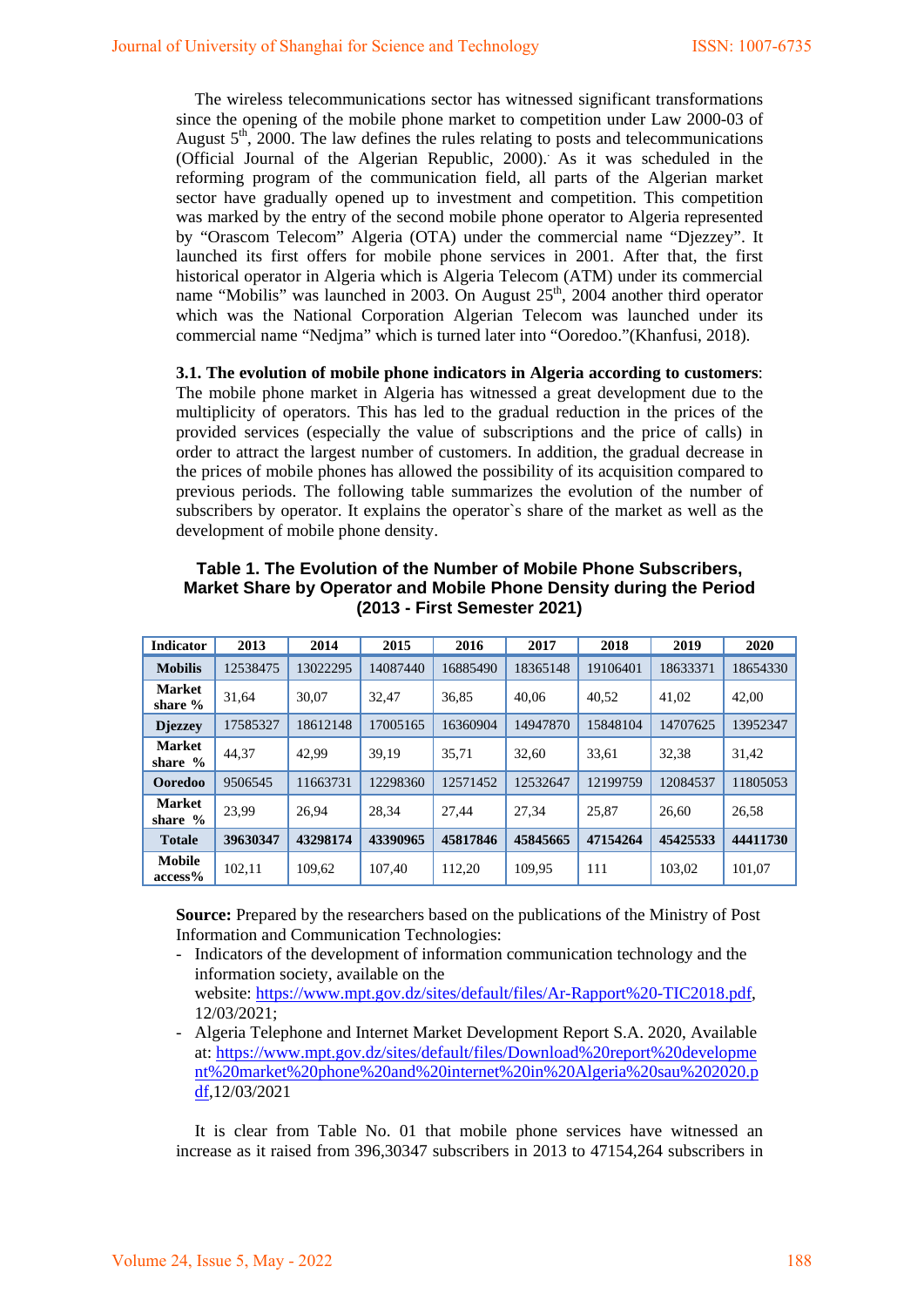2018. This is considered the largest value during the study period. Then, it decreased to reach 45425533 subscribers in 2019 which was the same number of the first six months of 2020 that reached 444, 11730 subscribers. In its entirety, this positive development was reflected on the mobile phone density which in total exceeded 100% and achieved its greatest value in 2016 by about 112.20%.

As for the market share of the three operators, we note that 'Ooredoo' ranked third during the study period achieving the largest share of 28.34% in 2015 which is lower than the least share achieved by Mobilis during the period (2013-2020). The competition was great between Mobilis and Djezzey. Djezzey took the lead during the period (2013-2015). However, its share during the same period has witnessed a gradual decline. It decreased from 44.37% in 2013 to 39.19% in 2015. During the period of (2016-2020"the first semester", Mobilis Corporation took the lead where its market share has gradually increased from 36.85% in 2016 to 42% in the first six months of 2020. The following figure shows Mobilis' possession of the highest share in the Algerian market in recent years (from 2006 to the present day) due to the number of users of its segment compared to the rest of the active operators in this market, such as "Djezzy" and "Ooredoo":





**3.2. The evolution of the number of mobile phone subscribers in Algeria according to the technology used:** 3G mobile phone service began in Algeria in December 2013. In just one month, 308,019 subscribers were registered. This number was multiplied 27 times in 2014. In 2017 it reached more than 23 million subscribers.

In the context of modernizing and spreading the telecommunications network and directing individuals towards the digital economy, the fourth generation (4G) mobile phone service was launched in Algeria in 2016. 1,464,811 subscribers were registered, 87.95% of them were prepaid subscriptions (Ministry of Information and Communication Technolo, 2021).

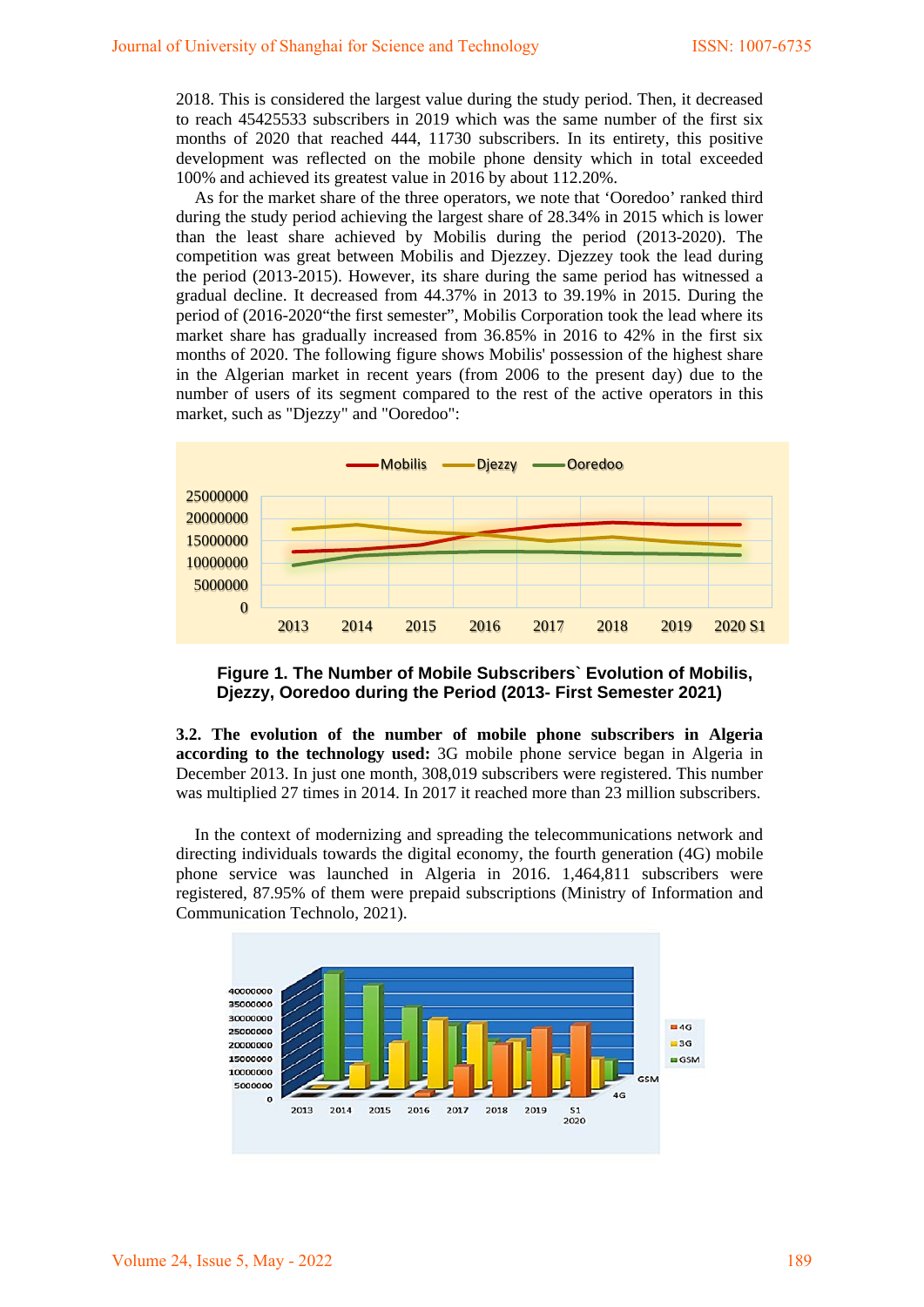### **Figure 2. The Number of Mobile Subscribers' Evolution by the Technology Used during the Period (2013- First Semester 2021)**

It should be noted that the number of subscriptions to the second generation has continuously been declining since the launch of the third and fourth generation of the mobile technologies. The number of subscriptions in the third generation has also declined after launching the fourth generation. This was due to the switch of subscribers to broadband Internet offers. The mobile phone network for the second and third generations covered almost the entire population whereas; the fourth generation network covered more than half of the population. (Ministry of Information and Communication Technolo, 2021).This is what the following table shows.



**Figure 3. Percentage of Population Covered by the Mobile Phone Network during the Period (2015-2019**)

# **4. Mobile banking at the National Bank of Algeria and the Local Development Bank**

The Algerian public banks have tried to keep pace with developments affecting banking activity, especially those related to the provision of electronic banking services which are strengthened with the availability of the infrastructure. However, there is a discrepancy between what these banks offer. Through what will be presented we will try to study the experience of two public banks that make it possible to present their services through mobile banking loaded on their electronic pages. ( National Bank of Algeria, 2021).

**4.1**. **National Bank of Algeria:** Customers of the Algerian National Bank can benefit from distant banking services by the use of the mobile phone through:

- **a. The mobile phone banking window**: In order to benefit from this service, the individual must be a customer of the mobile phone company "Mobilis". This service allows the following ( National Bank of Algeria, 2021):
	- Viewing the credit of the bank account;
	- Pay the telephone bills of the operator "Mobilis" at any time;
	- Recharge the prepaid line of Mobilis;
	- Transferring funds between the bank's agencies.
- **b. Electronic Bank:** The National Bank of Algeria offers the "BNA.net" service. It is a permanent and instant service that allows access to the personal bank account at any time through the link "ebanking.bna.dz". It is also accessed through downloading the mobile application "BN@". tic" from the "Play Store" by entering "BNAtic" and soon it will be available on the "App Store".

The services used vary according to the chosen package (pack Net, pack Net+):

- View the account and detailed history of the credit for a period of 23 months;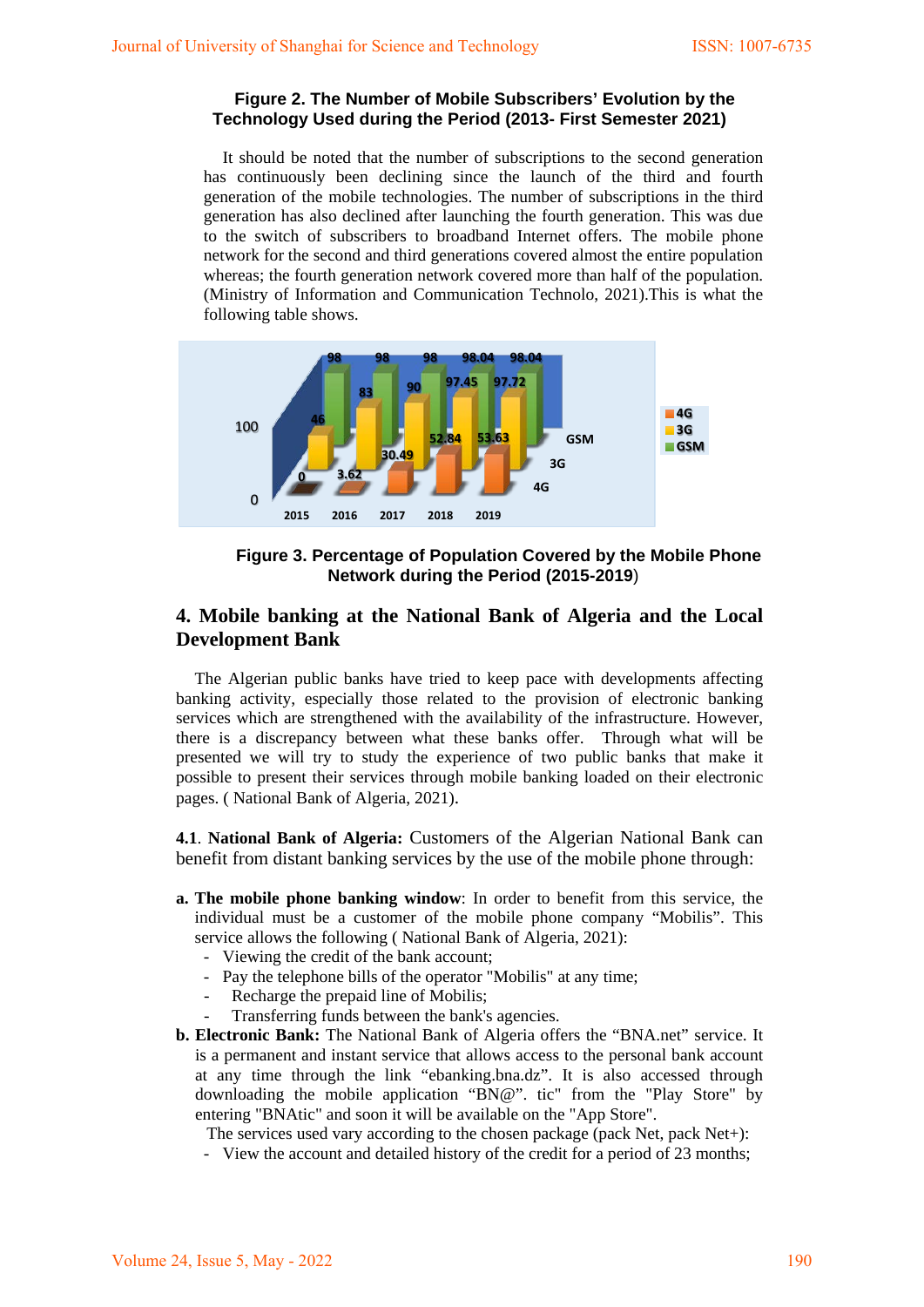- Issuing transfers to third parties, ordering your check book and your interbank card;
- objection to the interbank card;
- online tax payment;
- Electronic messages service in order to communicate with the bank ( National Bank of Algeria, 2021).
- **c. "WIMPAY-BNA" application:** This service was launched on March 10<sup>th</sup>, 2021. It is a payment service based on scanning a QR code. It is directed to individuals, professionals and companies. It can be downloaded for free on the phone or the electronic tablet from the "Play Store" and "App Store". The "WIMPAY-BNA" application provides several services that we summarize in the following table.

## **Table 2. "WIMPAY-BNA" Application Services in Accordance to the Benefited Categories**

| Individuals, professionals and<br>merchants                                                                                                                                                                                                                                                                                    | <b>Companies</b>                                                                                                                                                                                                                   |  |  |  |  |
|--------------------------------------------------------------------------------------------------------------------------------------------------------------------------------------------------------------------------------------------------------------------------------------------------------------------------------|------------------------------------------------------------------------------------------------------------------------------------------------------------------------------------------------------------------------------------|--|--|--|--|
| checking the credit;<br>checking the list of the completed operations;                                                                                                                                                                                                                                                         |                                                                                                                                                                                                                                    |  |  |  |  |
| Make payments via QR-code;<br>make transfers for "WIMPAY-BNA"<br>users:<br>requesting money from another user<br>$\overline{\phantom{0}}$<br>of the "WIMPAY-BNA" service;<br>Share consumption bills (for example<br>-<br>a restaurant).<br>budget management;<br>View the list of money transfer<br>requests (received/sent). | Acceptance of payments made via<br>QR-code for the provided<br>services:<br>Managing sellers and points of<br>$\overline{\phantom{a}}$<br>sale:<br>View the activity of sellers and<br>$\overline{\phantom{a}}$<br>points of sale. |  |  |  |  |

**Source:** Prepared by the researchers based on the publications of the Algerian National Bank on the website: [https://www.bna.dz/en/2016-05-19-13-18-23/wimpay](https://www.bna.dz/en/2016-05-19-13-18-23/wimpay-bna.html)[bna.html](https://www.bna.dz/en/2016-05-19-13-18-23/wimpay-bna.html) , 24/03/2021

The Algerian National Bank has signed several agreements to encourage mobile banking, the most important of which are:

- The signing of an agreement between the Algerian National Bank and the Sonelgaz Group: It was signed on September  $30<sup>th</sup>$ , 2021. The agreement aims at implementing development programs for electronic payment methods and distant services for the benefit of customers of Sonelgaz subsidiaries. It enables the customers to pay energy bills through the proposed mobile payment service (WIMPAY-BNA) to pay Energy bills ( Algerian Foreign Bank, 2021).
- Signing a protocol of agreement between the Algerian Foreign Bank and the General Union of Algerian Traders and Craftsmen on the development of electronic payment: It was signed on August 4<sup>th</sup>, 2021. The protocol aims at implementing a program to develop electronic payment methods and distant bank services for the benefit of the members of the General Union of Algerian Traders and Craftsmen at the national level. It allows them to access several electronic services. The most important of which is the use of the mobile payment application (for payment and collection) (WIMPAY-BNA) ( Algerian Foreign Bank, 2021).

**4.2. Local Development Bank:** Similar to the Algerian National Bank, the Local Development Bank has provided mobile banking services which are mentioned below: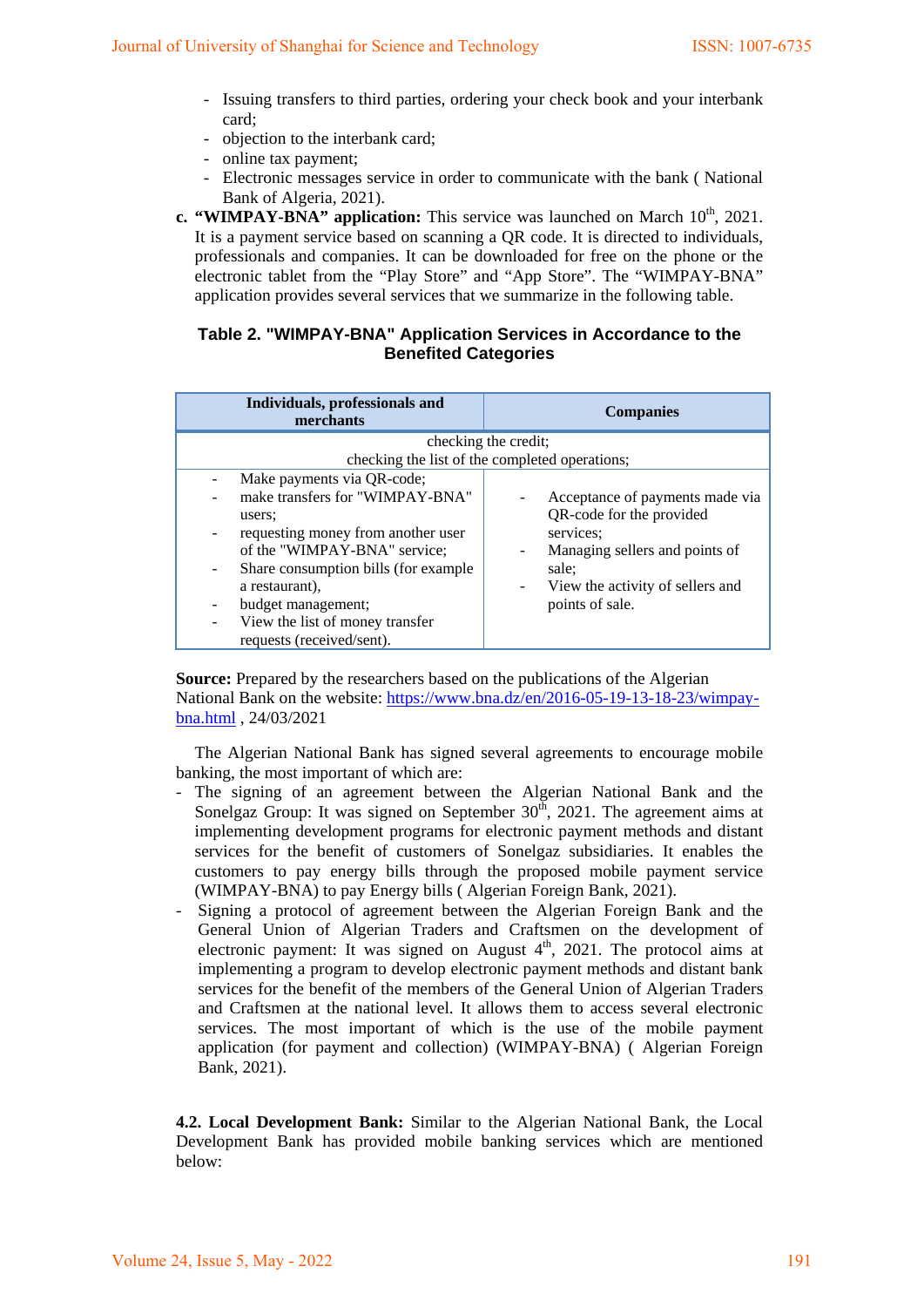**a. The "DIGIT BANK" platform:** It is an innovative and easy-to-use digital banking service by the customers of the Local Development Bank and users who want to receive services. It was specifically designed to meet the financial needs at any time and from anywhere. The customer can install the application via a device on the "Play Store" or "App Store".

It is possible to communicate on the "DIGIT BANK" platform by the use of three languages, Arabic, French and English. The application contains two spaces:

- **Public space**: It is a service that is directed to all persons wishing to install the application through the App Store with access to all ad hoc services.
- **Authenticated space:** In this space, the customer needs to obtain the authentication by entering the password of the electronic bank "e-Banking" in addition it provides access to a number of other services.

The category concerned with the "DIGIT BANK" service is every physical or legal person who owns a local development bank account with checking as well as any independent customer who owns a smart phone equipped with the Internet (Local Development Bank, 2021).

# **Table 3. "DIGIT BANK" Application Services According to the Benefited Categories and the Price for Obtaining them**

| <b>Individuals</b>                                                                                                         | <b>Professionnels</b>                            | <b>Institutions</b>                                                                                                       |
|----------------------------------------------------------------------------------------------------------------------------|--------------------------------------------------|---------------------------------------------------------------------------------------------------------------------------|
| - checking credit<br>-Bank card request<br>-Check book<br>request<br>-Interbank wire<br>transfer<br>-Internal transfer: is |                                                  | - Acceptance of payments<br>made via (QR-code) for the<br>provided services;<br>- Managing sellers and<br>points of sale; |
| not specified<br>-External transfer:<br>less than 1000000.00<br>DZD                                                        |                                                  | - view the activity of<br>sellers and points of sale                                                                      |
| 150 DZD/ is not<br>subjected to tax/<br>monthly                                                                            | 750 DZD/ is not<br>subjected to<br>taxes/monthly | $2000$ DZD/ is not<br>subjected to taxes/monthly                                                                          |

**Source:** Prepared by researchers based on local development bank publications, on the website:<https://www.bdl.dz/Algerie/arabe/Digitbank.html> , 28/08/2021

**b. Electronic Banking Service "e-BDL":** The Local Development Bank offers the electronic bank service "e-BDL" which is a subscription that allows the bank's customers to perform a set of banking operations via the Internet or by mobile phone.

In order to use the "e-BDL" service via a mobile phone, a set of conditions must be fulfilled which are:

- Obtaining an e-BDL service subscription at the level of the Local Development Bank;
- Ownership of a mobile phone with specific parameters to download the service on the mobile;
- 3G or 4G internet network:
- Download and install the application on the mobile phone (Local Development Bank, 2021).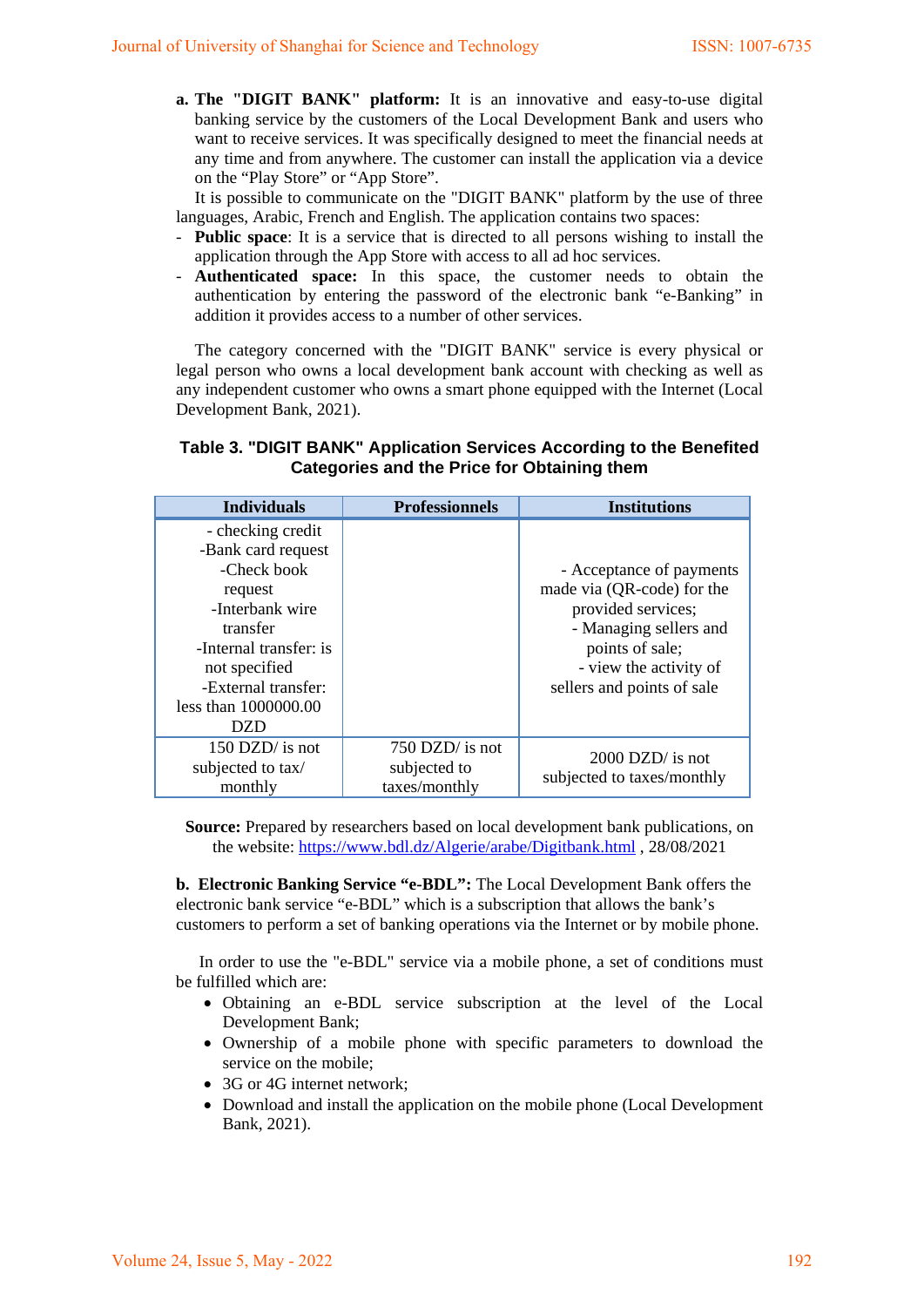The provided services are related to the type of subscription. The bank offers packages of services that we summarize in the following points *(https://www.cnepbanque.dz, 2021*):

- **Mobility Package:** It includes the mobile bank, checking the balance, and alerting by SMS. It is provided for private individuals, professionals and companies. Although it provides the same services for each category, it differs in pricing.

For private individuals, it is estimated at 100 dinars / without calculating taxes for the month. For professionals, it is estimated at 200 dinars / without calculating taxes for the month. For companies, it is estimated at 400 dinars / without calculating taxes for the month.

### - **Two packages for private individuals are:**

**• Electronic Bank Package:** It consists of a set of banking services and its pricing is 100 dinars/without calculating taxes for the month. It includes: checking the account; checking the operations; mail; downloading account statements; operations search; and the list of agencies.

**• Electronic Bank Package +:** It consists of the services of the Electronic Bank Package in addition to other services. Its pricing is 250 dinars / without calculating taxes for the month. It includes: Electronic Bank Package; card operations; transfer from account to account; transfer: to the beneficiaries (within and between banks); request checks.

### - **Two packages for professionals: namely:**

• PRO Package: It consists of the same services included in the electronic bank package with a different pricing which is estimated at 500 dinars / without calculating taxes for the month.

• PRO + package: It consists of the same services included in the electronic bank package  $+$  with a different pricing which is estimated at 1000 dinars / without calculating taxes for the month.

- **Two packages for companies**: They are summarized in:

• **The CORPORATE package:** It consists of the same services included in the electronic bank package in addition to a new service which is EDI operations, a multiple transfers, and multiple deductions. Its pricing is estimated at 1500 dinars / without calculating taxes for the month.

• **CORPORATE+ package**: It consists of the same services included in the electronic bank package with the addition of other services. Its pricing is estimated at 2000 DA / without calculating taxes for the month. The additional services are represented in: EDI operations, multiple transfers, multiple deductions; Download Swift; Upload execution reports (unpaid file, transaction report as previously provided); account statistics analysis; account-to-account transfer; Transfer to beneficiaries (within or between banks); Request checks.

# **5. CONCLUSION**

- The spread of mobile phones and the development of their various used applications allowed the emergence of applications and programs that allow the provision of banking services through which the customer can conduct his operations easily and at any time. The study has reached the following results:
- Mobile banking provides the possibility of distant dealing which relieves the work pressure on agencies as well as providing the customer with the service without the need to visit the bank.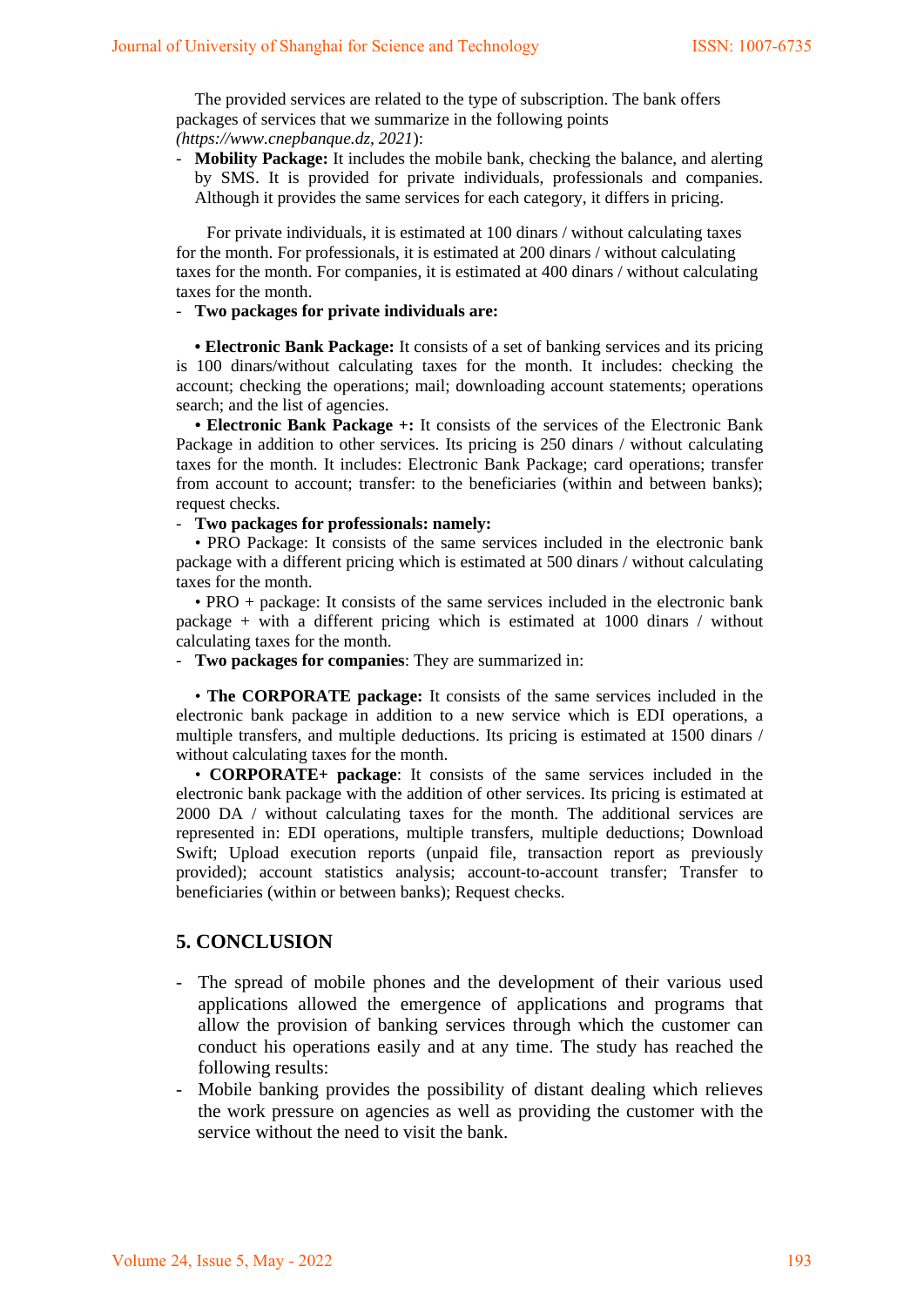- Mobile banking enables the bank to reduce costs which is positively reflected on the prices of the provided banking services;
- The mobile phone market in Algeria provides a great opportunity for banks to benefit because it provides its services to a large number of users. Especially that the number of subscribers has exceeded 40 million in recent years;
- Delayed integration of banks for mobile banking services, especially the two study banks;
- The lack of advertising campaigns known as mobile banking services by the two study banks.
- Recommendations:
- Spreading the culture of using mobile banking by promoting it through all possible means, especially social media which has become one of the most important marketing channels**;**
- Adopting easy-to-use and uncomplicated programs and applications that do not require high technical skills that are not available in the majority of bank customers**;**
- Encouraging partnership between banks and mobile phone network customers, which will open the door to competition and the possibility of reducing prices.

## **6. REFERENCES**

- Ali Youssef, Hadjar Bouziane Al-Rahmani, (2011): *The Role of the Cell Phone in Developing and Improving Payment Systems in Algeria*, the International Forum on Modernizing the Payment System in Algerian Banks and the Problem of Adopting E-Commerce in Algeria - Presentation of International Experiences-, held on 26-27 April 2011, University Center Khemis Miliana, Algeria.
- Mehdi Khosrow-Pour, (2013): *E-Commerce for Organizational Development and Competitive Advantage*, Information Resources Management Association, USA, p 227.
- Ramesh Kumar Miryala, (2015*): Trends, Challenges & Innovations in Management Volume III*, (1<sup>st</sup> Published), Zenon Academic Publishing, p 219.
- Marc J Schniederjans, Qing Cao, Jason H Triche, (2014): *E-commerce Operations Management*, (2nd Edition), World Scientific Publishing Co, p 287.
- Muhammad Al-Serafy, (2016): *Management of Banking Operations: Ordinary, Extraordinary, and Electronic*, Dar Al-Fajr for Publishing and Distribution, Cairo, Egypt, first edition, p. 218.
- Al-Hur Sami Abbas Al-Nabaki, (2015*): Factors Affecting the Adoption of the Mobile Bank from the Point of View of Commercial Banks Customers Operating in Jordan*, unpublished Magiter thesis, Middle East University, Jordan, p. 25.
- Muhammad Ali Khalil Al-Sumairat, Raed Muhammad Al-Adailiah, (June 2017): *Factors Affecting the Use of Electronic Banking Services Via the Mobile Phone from the Customers` Point of View: A Field Study in the South Region - Jordan*, University of Sharika Journal for Humanities and Social Sciences, Volume 14, Issue 1, p. 194.
- Muhammad Abdullah Shaheen Muhammad, (2017): *Arab E-Commerce between Challenges and Growth Opportunities*, Hemithra House for Publishing and Translation, Cairo, Egypt, first edition, pp. 260-261.
- Sarlak Mohammad Ali, Hastiani Asghar Abolhasani, (2011) : *E-Banking and Emerging Multidisciplinary Processes: Social, Economical and Organisational Models, Solution*., Information Science Reference, New York, USA, p 37
- Koueider Buraqah, Reem Omari, Sami Omari, (2019): *Mobile Banking in the Digital Economy - A Case Study of the US Mobile Bank Wingspan.com Bank*-, Al-MIAAR Journal, Vol. 10, No. 2, p. 100.
- Shah Mahmood, Clarke Steve, (2009): *E-Banking Management: Issues, Solutions, and Strategies: Issues, Solution*, Information Science Reference, New York, USA, P 104